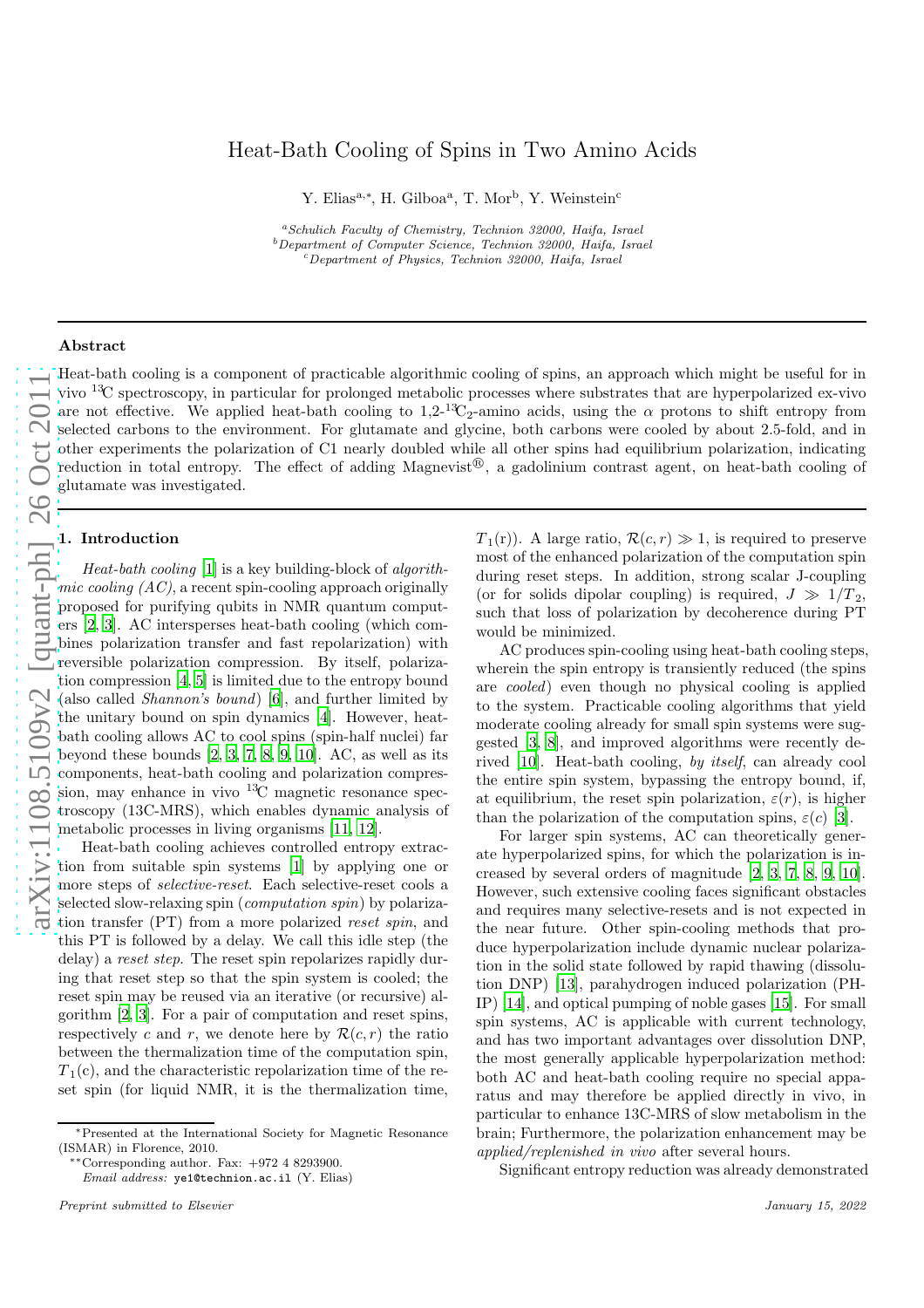experimentally [\[1\]](#page-3-0). That heat-bath cooling experiment used  ${}^{13}C_2$ -trichloroethylene (TCE) in chloroform solution (with  $\varepsilon(r) \sim 4\varepsilon(c)$ ), a simple model system comprising three spins - two carbons and one proton, where C1 is the quaternary carbon and C2 is bound to the proton. A paramagnetic reagent,  $Cr(\text{acac})_3$ , improved both  $T_1$  ra-tios [\[16\]](#page-4-10), such that  $\mathcal{R}(\text{C1}, \text{H}) \sim 10$  and  $\mathcal{R}(\text{C2}, \text{H}) \sim 5$ . The entire spin system was cooled beyond the entropy bound by a dual selective-reset, using the four-step pulse sequence POTENT (POlarization Transfer by ENvironment Thermalization) [\[1](#page-3-0)]:

- 1. PT #1. H  $\rightarrow$  <sup>13</sup>C  $\rightarrow$  <sup>13</sup>C (*HCC*) relay implemented by two refocused INEPT sequences [\[17,](#page-4-11) [18](#page-4-12)] using non-selective ("hard") pulses.
- 2. Reset #1. A significant delay of  $\sim 2T_1(H)$ .
- 3. PT #2. Refocused INEPT from the partly repolarized proton to C2.
- 4. Reset #2. A significant delay of  $\sim 3T_1(H)$ .

After POTENT, both  ${}^{13}C$  were cooled nearly two-fold, while the proton regained most of its equilibrium polarization, such that the entire spin system was cooled. In the submitted version of [\[1\]](#page-3-0), another heat-bath cooling experiment is described where only steps 1–3 above are performed, such that both carbons are cooled, each by a factor greater than two.

We chose to work here with glycine and glutamate, which are both neurotransmitters [\[19\]](#page-4-13); Glutamate has the major excitatory role in the human brain, while glycine assumes an inhibitory function in specialized neurons [\[19\]](#page-4-13) and also acts as a cofactor for excitatory neurotransmission within the forebrain [\[20\]](#page-4-14). Glutamate is present in the brain at significant concentrations (as high as 10 mM) [\[21\]](#page-4-15), and the progressive labeling of its carbons during metabolism of <sup>13</sup>C-enriched substrates (commonly glucose) was studied extensively [\[19,](#page-4-13) [21,](#page-4-15) [22,](#page-4-16) [23](#page-4-17), [24\]](#page-4-18). Reduced glutamate neurotransmission in the brain is associated with Alzheimer's disease [\[24](#page-4-18)] and with neuropsychiatric disorders [\[21\]](#page-4-15). Glycine is normally present at much lower concentrations [\[19](#page-4-13)], and its measurement in vivo is therefore challenging. By proton MRS, the single proton signal of glycine was recently resolved in vivo from the overlapping signal of the much more abundant myo-inositol [\[20,](#page-4-14) [25\]](#page-4-19). In vivo 13C-MRS could also measure glycine, which is obtained in neurons from glucose (via serine) [\[19\]](#page-4-13). Abnormal levels of glycine are implicated in schizophrenia and other neuropsychiatric disorders [\[20](#page-4-14)], and recently glycine was also shown to be a biomarker of tumor malignancy [\[25\]](#page-4-19).

In this letter, we describe heat-bath cooling of the spin systems of glutamic acid (7 spins: one  $\alpha$  proton, <sup>13</sup>C1,  ${}^{13}C2$ , and 4 methylene protons) and glycine (4 spins: two  $\alpha$  protons, <sup>13</sup>C1, and <sup>13</sup>C2), depicted in Fig. [1.](#page-4-20) For these systems, perfect PT from the reset proton(s) can increase 13C polarization by about 4-fold [\[4](#page-3-3), [18](#page-4-12)], and sufficiently high  $\mathcal{R}(\text{C1}, \text{H}_{\alpha})$  were expected and confirmed. For each spin system, the entropy was reduced by a single selectivereset (the first two steps of POTENT), and in a different

experiment C1 and C2 were cooled to a significant extent by adding a PT from the partially repolarized  $\alpha$  proton(s) to C2; step 3 of POTENT. Finally, we examined the possibility of improving the much lower  $T_1$  ratio,  $\mathcal{R}(\text{C2}, \text{H}_{\alpha})$ , in order to enable AC, by adding Magnevist<sup>®</sup>, a common Gd-based MRI contrast agent [\[26\]](#page-4-21).

# 2. Materials and Methods

NMR samples  $(0.5 \text{ mL})$  of <sup>13</sup>C-labeled amino acids  $(99\%$ <sup>13</sup>C, Cambridge Isotope Laboratories) were prepared in  $D_2O$  (99.96% D), and the pH was adjusted by adding K3PO<sup>4</sup> (anhydrous, 99% pure, Sigma-Aldrich) and measured using  $6.4-8.0$  pH sticks  $(0.2 \text{ units}, \text{Lyphan})$ ; see sam-ples G and E in Table [1.](#page-6-0)  $D_2O$  solutions of Magnevist<sup>®</sup> were prepared from lyophilized samples of a clinical aqueous solution (0.5M, Bayer HealthCare Pharmaceuticals). A dilute solution of Magnevist in  $D_2O(5 \text{ mM})$  was added directly to the NMR tubes with a micropipette in 5  $\mu$ L aliquots, corresponding to incremental Magnevist concentrations of 0.05 mM, similar to a recent study of glycine relaxation [\[27\]](#page-4-22). Aliquots were added until  $T_1(H_\alpha)$  was reduced to about 1s; see samples  $E_M$  and  $E'_M$  in Table [1.](#page-6-0)

All experiments were performed on a Bruker Avance 500 spectrometer with a standard 5 mm BBO probe and a digital variable temperature control unit, at controlled temperatures (0.1K accuracy).  $T_1$  relaxation times were measured by inversion recovery (with the standard Bruker t1ir pulse sequence), consisting of a prolonged recycle delay  $(7T_1)$ , followed by  $180^\circ, \tau, 90^\circ$ , and acquisition. 17 logarithmically-spaced  $\tau$  values were used, such that a few were below  $T_1$  and at least one delay exceeded  $7T_1$ .

The POTENT pulse sequence [\[1](#page-3-0)] and its components described above were used with two main modifications; First, the INEPT pulse sequences in steps 1 and 3 were implemented with spin-selective low-power pulses for  ${}^{13}C$ excitation and inversion, which had shapes of E-BURP1 and I-BURP1 [\[28\]](#page-4-23), respectively, and a duration of  $t =$ 1 ms. Second, during the PT from C2 to C1 in step 1, WALTZ-16 [\[29](#page-4-24)] proton decoupling was employed.

Detailed pulse sequences are illustrated in Fig. [2.](#page-4-25) The HCC relay (Fig. [2a](#page-4-25)) includes delays for the two INEPTs in step 1  $(d4 \text{ and } d7)$ , and a variable refocusing period, d5, set to be  $d^4/k$  depending on the number, k, of  $\alpha$  pro-tons [\[18\]](#page-4-12); For glutamate,  $d5=1.21$  ms  $(d4 = 1.71$  ms,  $d7 =$ 4.681 ms), while for glycine  $d5 = 0.39$  ms ( $d4 = 1.79$  ms,  $d7 = 4.742$  ms), where  $d5 = \frac{d4}{k} - \frac{t}{2}$  ms, and the shortening (by  $1/2$  ms) compensates for the refocusing I-BURP1 pulse on C1. The HCC+WAIT pulse sequence (Fig. [2b](#page-4-25)) employed a long repolarization delay,  $d3 \sim 7T_1(H_\alpha)$ . The delay d7 was optimized (around  $1/4J_{CC}$ ) in 0.01 Hz intervals to maximize the integral of C1 after HCC+WAIT. For POTENT (Fig. [2c](#page-4-25)), the first repolarization delay,  $d2 \geq$  $2T_1(H_\alpha)$ , allowed significant cooling of C2 by the following refocused INEPT. The final delay, d3, was of the order of  $T_2(H_\alpha)$  to eliminate small distortions, and not for proton repolarization. Thus, the resulting POTENT is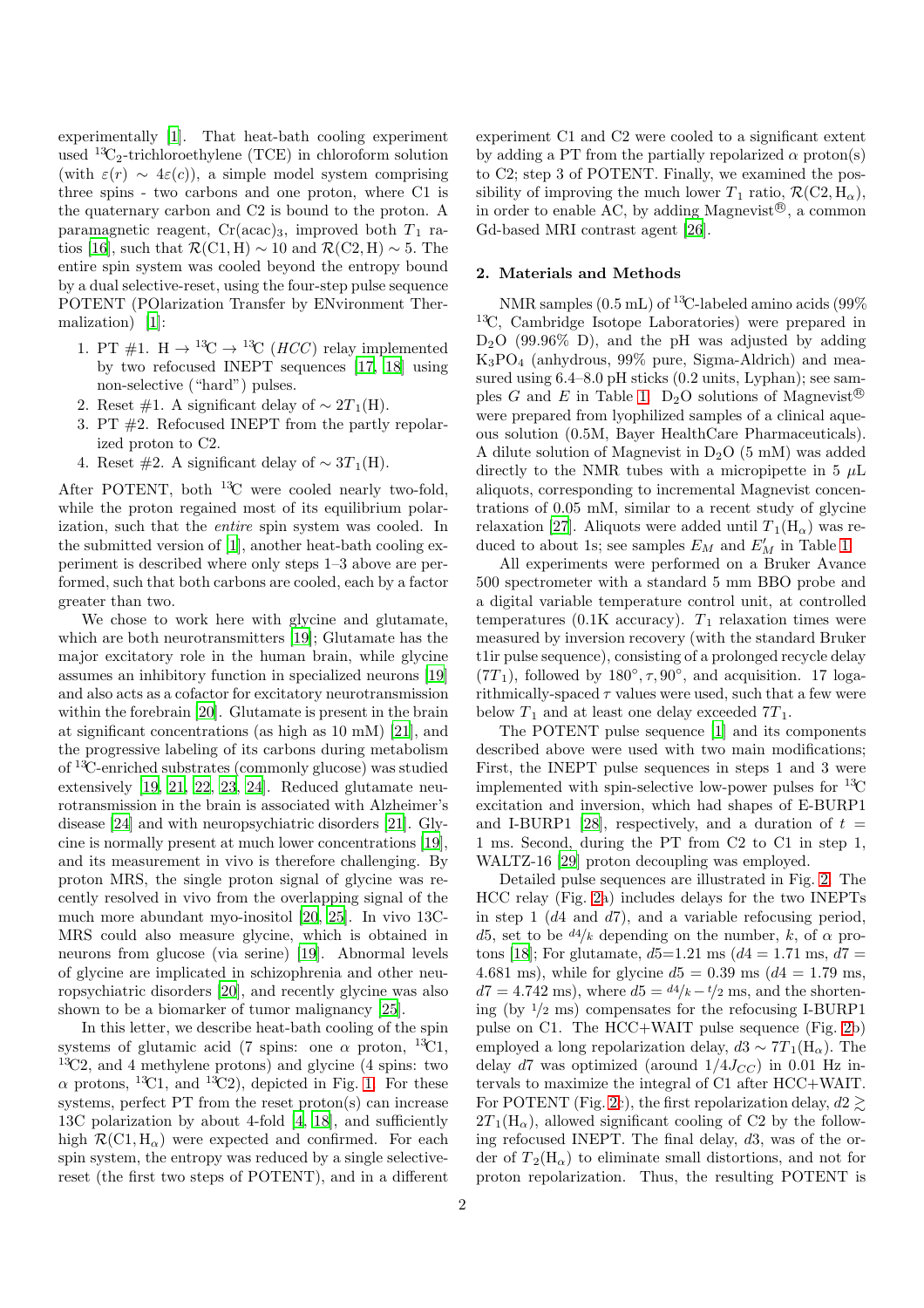truncated. For sample  $E'_M$ , in addition to truncated PO-TENT, we also applied (truncated) POTENT<sup>+</sup>, where  $d2$ was followed by a  $90°$  pulse on C2, resulting in uniform lines [\[18\]](#page-4-12). The delay  $d14$  in PT  $\#2$ , step 3 of POTENT, was  $d4 - t/2$  (again shortened to compensate for the soft pulse I-BURP1).

A single scan was acquired for the samples in Table [1.](#page-6-0) In order to obtain the proton spectrum (when cooling the entire spin system), the HCC+WAIT sequence was repeated under the same conditions, while acquiring the proton spectrum (see Fig. [2b](#page-4-25)). The NMR data were apodized with small  $(0.3 \text{ Hz})$  exponential line broadening function prior to Fourier transformation. The spectra were phasecorrected according to the equilibrium spectra, and polarization enhancements were calculated from peak integrals.

#### 3. Results

# 3.1.  $T_1$  measurements

To affirm that  ${}^{13}C_2$ -labeled amino acids are suitable for heat-bath cooling, we determined the longitudinal relax-ation times (Table [1\)](#page-6-0) for glycine, sample  $G$ , and glutamate, sample  $E$ , at room temperature (24.0 $^{\circ}$ C). As expected, C1 had much slower relaxation, resulting in  $T_1$  ratios of  $\mathcal{R}(\text{C1}, \text{H}_{\alpha}) \sim 10$ , while  $\mathcal{R}(\text{C2}, \text{H}_{\alpha}) \sim 1.5$  (see Table [2\)](#page-6-1).

For glycine in  $D_2O$  (sample G), a long relaxation time was found for the carbonyl,  $T_1(C1) = 31.6 \pm 0.5$ s, similar to the relaxation time recently reported for an aqueous solution of 1,2-<sup>13</sup>C<sub>2</sub>-glycine (16% D<sub>2</sub>O),  $T_1$ (C1)<sup>*aq*</sup> =  $27.3 \pm 1.2$ s, obtained under similar conditions [\[27\]](#page-4-22). For C2 and the  $\alpha$  protons of glycine, we found much more rapid relaxation:  $T_1(C2) = 3.75 \pm 0.05$ s, in good agreement with the aqueous solution,  $T_1(C2)^{aq} = 4.0 \pm 0.2$ s [\[27\]](#page-4-22) and  $T_1(H_\alpha) = 2.72 \pm 0.02$ s.

For glutamate (sample  $E$ ), shorter relaxation times were found,  $T_1(C1) = 13.03 \pm 0.04$ s, somewhat similar to an aqueous solution,  $T_1({\rm C1})^{aq} = 10.2 \pm 0.8$  [\[30\]](#page-4-26),  $T_1({\rm C2}) =$  $1.96 \pm 0.02$ s and  $T_1(H_\alpha) = 1.29 \pm 0.02$ s. The relaxation times of the methylene protons were similar to  $H_{\alpha}$  (see Table [1\)](#page-6-0).

Addition of Magnevist to glutamate, sample  $E_M$ , decreased all  $T_1$  relaxation times. Heating glutamate with Magnevist to physiological temperature (37.0°C), sample  $E'_M$ , increased all  $T_1$  relaxation times by about 40%. In both cases the resulting  $T_1$  ratios were similar to sample E, see Table [2.](#page-6-1)

# 3.2. Cooling the spin systems of glycine and glutamate

Our goal here was to reduce the total entropy of each amino acid spin system, thereby bypassing Shannon's bound (for similar calculations see Ref. [\[1\]](#page-3-0)). Both spin systems G and E were cooled at room temperature by a single selective-reset, which consisted of an HCC relay that increased the signal of C1 by a factor of about 3, followed by a significant delay,  $d3 \sim 7T_1(H_\alpha)$ . The pulse sequence

HCC+WAIT (Fig. [2b](#page-4-25)) includes two refocused INEPT sequences and employs proton decoupling during the carboncarbon PT, similar to an earlier sequence [\[31\]](#page-4-27). C1 retained an enhancement factor of about 1.9  $(1.88\pm0.01$  for glycine,  $1.89 \pm 0.01$  for glutamate), such that the total entropy decreased by  $\sim 2.6\varepsilon^2/ln4$  (resulting from  $2.6 \sim 1.9^2 - 1^2$ ), where  $\varepsilon$  is the equilibrium <sup>13</sup>C polarization. The protons repolarized back to equilibrium (within integration error  $\leq 1\%$ ) and C2 returned to  $1.00\varepsilon \pm 0.01\varepsilon$ , see Figure [3,](#page-5-0) suggesting that elementary heat-bath cooling is sufficient to go beyond the entropy bound. In terms of effective spin temperatures, obtained by taking the quotient of the equilibrium temperature and the cooling factor (as done in Ref [\[1\]](#page-3-0)), C1 was cooled to  $\sim 156K-158K$ , while the other spins were at the equilibrium temperature of  $297.0 \pm 0.1K$ .

For glutamate in the presence of Magnevist (sample  $E_M$ ), the HCC+WAIT sequence produced similar cooling as for sample E. C1 was cooled by a factor of about 1.9, while the other spins regained their equilibrium polarizations.

# 3.3. Heat-bath cooling of C1 and C2

A potentially useful application of heat-bath cooling is to enhance, simultaneously, two labeled carbons by applying the POTENT pulse sequence [\[1\]](#page-3-0) with no final delay; Fig. [2c](#page-4-25). For both amino acids (samples  $G$  and  $E$ ), C1 and C2 were cooled to a similar extent (about 2.4-fold, see Table [3\)](#page-6-2) when the first delay was  $d2 \sim 2-3T_1(H_\alpha)$ . The very short final delay  $(d3 \leq 1s)$  was used only to eliminate small distortions. The spin temperatures after cooling were  $\sim 120K-130K$ .

For glutamate with Magnevist (sample  $E_M$ ), application of steps 1–3 of POTENT resulted in cooling factors of about 2.5 and 2.3 for C1 and C2, respectively, similar to sample  $E$ , reflecting the similarity in  $T_1$  ratios for both samples (see Table [2\)](#page-6-1).

Application of POTENT to glutamate at physiological temperature of 37.0 $^{\circ}$ C (sample  $E'_M$ ) cooled both carbons by a factor of about 2.5, quite similar to the cooling obtained at room temperature described above, see bottom part of Table [3.](#page-6-2) Interestingly, improved cooling at physiological temperature is obtained by  $POTENT^+$  (Fig. [2c](#page-4-25)), where an additional 90◦ pulse was applied to C2, in order to provide uniform net PT (equal intensity for the lines of the C2 multiplets [\[18](#page-4-12)]), see Fig. [4.](#page-5-1) This sequence allowed a two-fold reduction in the final delay (d3 of the order of  $T_2(H_\alpha)$  by transforming erroneous density-matrix elements into non-observable coherences; consequently, for  $d2 = 2.0 T_1(H_\alpha)$ , C1 and C2 were cooled by factors of about 2.60 and 2.65, respectively.

# 4. Discussion

# 4.1. Heat-bath cooling of amino acids for in vivo spectroscopy

The simultaneous cooling of both labeled carbons at physiological conditions (sample  $E'_M$ ) suggests that heat-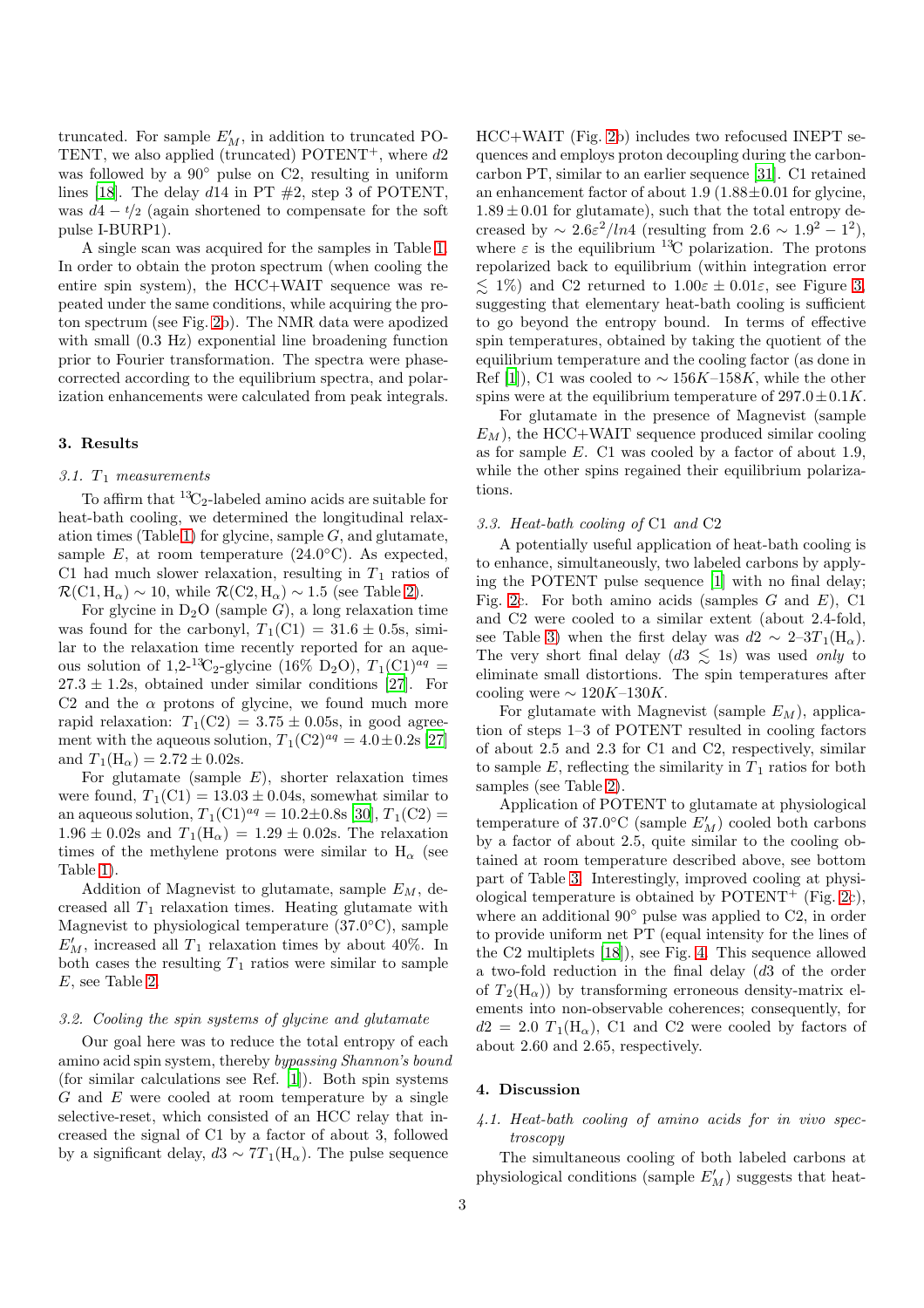bath cooling is suitable for 13C-MRS, which detects and quantifies <sup>13</sup>C-labeled metabolites in vivo, in particular at specific locations within the brain [\[12\]](#page-4-6). For glutamate, it was recently shown that the INEPT pulse sequence can be adapted to in vivo 13C-MRS and used for brain spectroscopy with WALTZ decoupling [\[22](#page-4-16), [32](#page-4-28)]. Heat-bath cooling sequences that combine these elements may therefore be readily adapted to localized in vivo spectroscopy.

Simultaneous cooling of both  ${}^{13}C$  of 1,2-labeled amino acids by the POTENT pulse sequence may enhance the detection of such isotopomers in vivo. For glutamate, both C2-labeled and 1,2-labeled isotopomers are produced in cerebral metabolism of  $1,2^{-13}C_2$ -glucose [\[12\]](#page-4-6). In this case, application of POTENT in vivo is expected to cool C2 in both single and double-labeled isotopomers by means of the final PT (see Fig. [2c](#page-4-25)). Quantitative analysis may be facilitated by a suitable setting of  $d2$ , such that both <sup>13</sup>C of the double-labeled isotopomer are cooled to a similar extent, as shown in Table [3.](#page-6-2)

Heat-bath cooling of the entire spin system as done here is a preliminary step towards AC, which also demonstrates an important concept (in this case on important biomolecules): On the one hand, reversible polarization compression can cool carbons of the two amino acids further, beyond just reaching the polarization of the sensitive nucleus; On the other hand, heat-bath cooling enables entropy reduction, which is not attainable by polarization compression.

# 4.2. Algorithmic cooling of amino acids

Combining heat-bath cooling and compression provides AC that can, in theory, cool one or more spins far beyond the entropy bound [\[2\]](#page-3-1). In reality, finite  $T_1$  ratios limit the attainable cooling [\[10,](#page-4-4) [33](#page-4-29)]. On the route to useful AC, one could employ various other amino acid isotopomers, such as  $2,3,4^{-13}C_3$ -glutamate observed in vivo [\[34\]](#page-4-30) or 1,2- ${}^{13}C_2, {}^{15}N$ -N-acetyl aspartate (NAA). NAA, a major metabolite, is present in the brain at low concentrations and was detected in vivo by 13C-MRS [\[11](#page-4-5), [12](#page-4-6), [34](#page-4-30)]. For this molecule, the amide proton constitutes a second reset spin and the labeled nitrogen (observed in vivo in the brain for glutamate [\[35](#page-4-31)]) serves as a computing spin. In both molecules, all computing spins may be significantly enhanced by parallel PT steps (a single reset step is required for NAA). A 3-bit compression step could then cool one of the computing spins beyond the proton polarization. For both molecules, further labeling would enable various practicable cooling algorithms [\[3](#page-3-2), [8](#page-4-2), [10](#page-4-4)]. AC could ideally cool one of the 3 (6, 7) computation spins of fully-labeled glycine (glutamate, NAA), using a single reset spin, by a factor of  $4$  (32, 64) on top of the PT enhancement [\[7](#page-4-1), [8](#page-4-2)].

Recently, in vivo 13C-MRS experiments with hyperpolarized biomolecules (e.g.,  $^{13}$ C-pyruvate) have demonstrated the exciting potential of dissolution DNP and PHIP for  ${}^{13}C$  spectroscopy and imaging [\[36](#page-4-32), [37\]](#page-4-33). However, the time scale of metabolic processes within the brain imposes a severe limitation on the effectiveness of ex-vivo hyperpolarization, which is currently limited to few minutes at most [\[36](#page-4-32), [38\]](#page-4-34). The glutamine-glutamate cycle [\[23](#page-4-17)], for example, between neurons and glia cells, is typically followed by 13C-MRS over the course of one to several hours [\[11](#page-4-5), [22](#page-4-16), [24\]](#page-4-18). AC of suitably labeled metabolites could be applied at any stage (with no additional equipment) and replenished in vivo, without harming the living tissue. For extended metabolic processes in the brain, a modest cooling (as could be obtained by AC) of around 5–10 fold is feasible in the near future. As a linear relationship between  $1/T_1$  and Magnevist concentration was shown for backbone carbons of both amino acids [\[27](#page-4-22), [30](#page-4-26)], another interesting future avenue is to run AC with much higher concentration of Magnevist (e.g., 1 mM).

In solid state NMR, AC was achieved for malonic acid [\[39,](#page-4-35) [40\]](#page-4-36), using spin-diffusion (instead of thermalization) as a fast repolarization mechanism for the protons, to enable up to four cycles of AC [\[40\]](#page-4-36). Very recently, several cycles of AC were achieved in solution for TCE, using numerically optimized pulses [\[41\]](#page-4-37). In the far future, use of electrons as reset spins could enable application of AC to larger spin systems to obtain highly polarized spins [\[3,](#page-3-2) [10](#page-4-4)].

## 5. Conclusion

Heat-bath cooling of the backbone carbons of glycine and glutamate may be readily applied in vivo, and could also be applicable to other amino acids (and similar metabolites). Going beyond heat-bath cooling, various suitably labeled isotopomers of amino acids and similar metabolites may be cooled effectively by AC (potentially using Magnevist). Heat-bath cooling in the near future, and AC later on, may enhance spectroscopy of slow metabolic processes, particularly in the brain where hyperpolarization is not effective. These methods are safe, require no additional equipment, and may be replenished.

#### Acknowledgments

We thank Dr Dorith Goldsher, Dr Yael Balasz and Yosi Atia for enlightening discussions, and we also thank D.G. for a sample of Magnevist. This work is supported in part by the Wolfson Foundation and the Israeli MOD Research and Technology Unit. The work of T.M. was also supported in part by FQRNT through INTRIQ, and by NSERC.

## References

- <span id="page-3-0"></span>[1] G. Brassard, Y. Elias, J. M. Fernandez, H. Gilboa, J. A. Jones, T. Mor, Y. Weinstein, L. Xiao (2005).
- <span id="page-3-1"></span>[2] P. O. Boykin, T. Mor, V. Roychowdhury, F. Vatan, R. Vrijen, Proc. Natl. Acad. Sci. USA 99 (2002) 3388.
- <span id="page-3-2"></span>[3] J. M. Fernandez, S. Lloyd, T. Mor, V. Roychowdhury, Int. J. Quant. Inf. 2 (2004) 461.
- <span id="page-3-3"></span>[4] O. W. Sørensen, Prog. Nucl. Mag. Res. Spec. 21 (1989) 503.
- <span id="page-3-4"></span>[5] L. J. Schulman, U. V. Vazirani, in: ACM Symposium on the Theory of Computing (STOC): Proceedings, p. 322.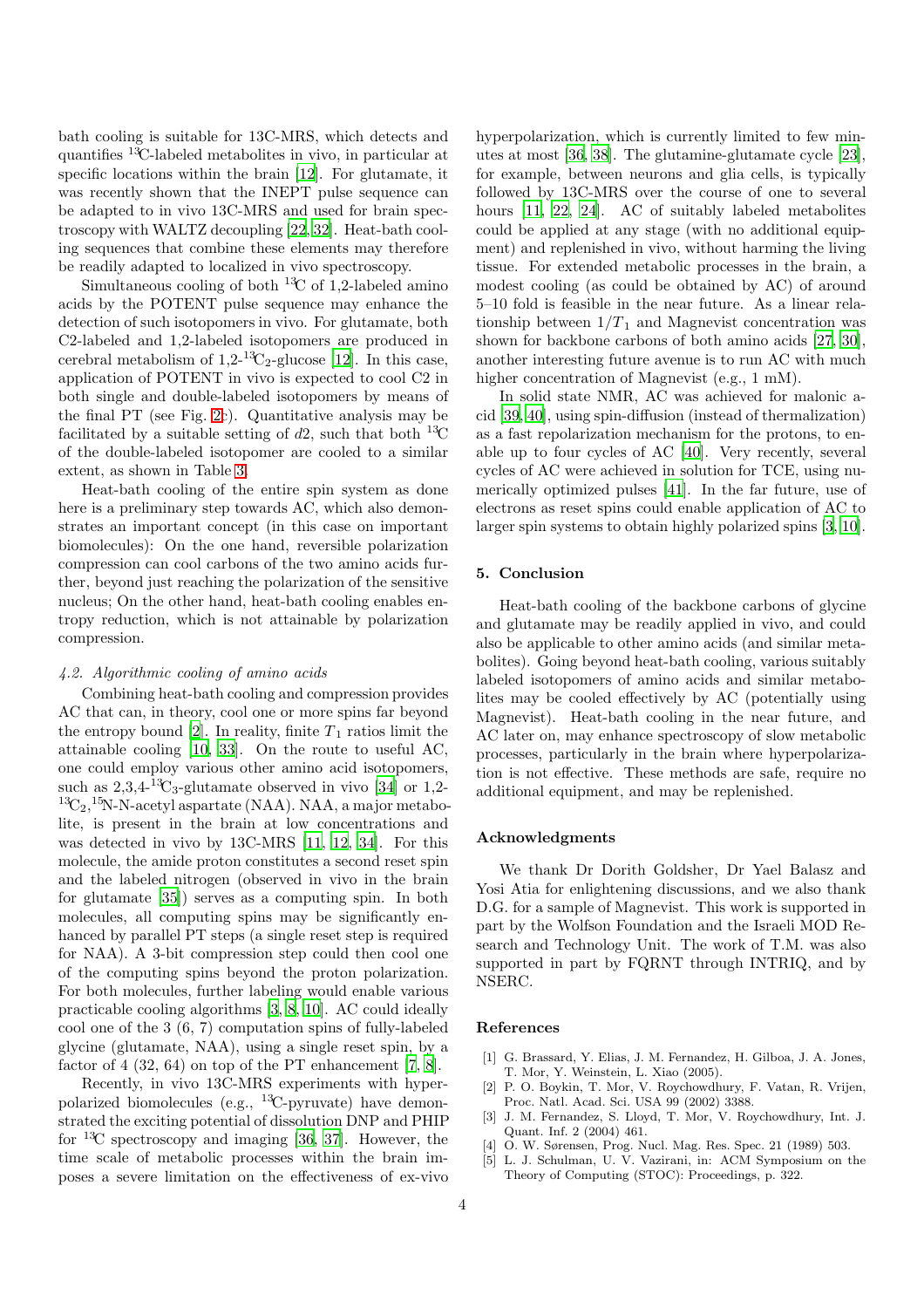- <span id="page-4-0"></span>[6] T. M. Cover, J. A. Thomas, Elements of Information Theory, Wiley, New York, 1991.
- <span id="page-4-1"></span>[7] L. J. Schulman, T. Mor, Y. Weinstein, Phys. Rev. Lett. 94 (2005) 120501.
- <span id="page-4-2"></span>[8] Y. Elias, J. M. Fernandez, T. Mor, Y. Weinstein, Isr. J. Chem. 46 (2006) 371.
- <span id="page-4-3"></span>[9] L. J. Schulman, T. Mor, Y. Weinstein, SIAM J. Comp. 36 (2007) 1729.
- <span id="page-4-4"></span>[10] Y. Elias, T. Mor, Y. Weinstein, Phys. Rev. A 83 (2011) 042340.
- <span id="page-4-5"></span>[11] B. Ross, A. Lin, K. Harris, P. Bhattacharya, B. Schweinsburg, NMR Biomed. 16 (2003) 358.
- <span id="page-4-6"></span>[12] T. B. Rodrigues, S. Cerdán, Concepts Magn. Reson. Part A 27A (2005) 1.
- <span id="page-4-7"></span>[13] J. H. Ardenkjær-Larsen, B. Fridlund, A. Gram, G. Hansson, L. Hansson, M. H. Lerche, R. Servin, M. Thaning, K. Golman, Proc. Natl. Acad. Sci. USA 100 (2003) 10158.
- <span id="page-4-8"></span>[14] P. Bhattacharya, K. Harris, A. P. Lin, M. Mansson, V. A. Norton, W. H. Perman, D. P. Weitekamp, B. D. Ross, MAGMA 18 (2005) 245.
- <span id="page-4-9"></span>[15] A. M. Oros, N. J. Shah, Phys. Med. Biol. 49 (2004) R105–R153.
- <span id="page-4-10"></span>[16] J. M. Fernandez, T. Mor, Y. Weinstein, in: Proc. Int. Soc. Opt. Eng. (SPIE), volume 5105, Orlando, Florida, USA, p. 185.
- <span id="page-4-11"></span>[17] G. A. Morris, R. Freeman, J. Am. Chem. Soc. 101 (1979) 760.
- <span id="page-4-12"></span>[18] D. P. Burum, R. R. Ernst, J. Mag. Reson. 39 (1980) 163.
- <span id="page-4-13"></span>[19] E. J. Novotny, R. K. Fulbright, P. L. Pearl, M. K. Gibson, D. L. Rothman, Annals of Neurology 54 (2003) S25.
- <span id="page-4-14"></span>[20] A. P. Prescot, B. B. Frederick, L. Wang, J. Brown, J. E. Jensen, M. J. Kaufman, P. F. Renshaw, Magn. Reson. Med. 55 (2006) 681.
- <span id="page-4-15"></span>[21] N. Sailasuta, L. W. Robertson, K. C. Harris, A. L. Gropman, P. S. Allen, B. D. Ross, J. Mag. Reson. 195 (2008) 219.
- <span id="page-4-16"></span> $[22]$  R. Gruetter, G. Adriany, I.-Y. Choi, P.-G. Henry, H. Lei, G. Öz, B. Ross, A. Lin, K. Harris, P. Bhattacharya, B. Schweinsburg, NMR Biomed. 16 (2003) 313.
- <span id="page-4-17"></span>[23] D. L. Rothman, K. L. Behar, F. Hyder, R. G. Shulman, Annu. Rev. Physiol. 65 (2003) 41.
- <span id="page-4-18"></span>[24] A. Lin, F. Shic, C. Enriquez, B. Ross, MAGMA 16 (2003) 29.
- <span id="page-4-19"></span>[25] C. Choi, D. Douglas, H. Hawesa, A. Jindal, C. Storey, I. Dimitrov, Magn. Reson. Med. 62 (2009) 1305.
- <span id="page-4-21"></span>[26] S. Laurent, L. V. Elst, R. N. Muller, Contrast Media Mol. Imaging 1 (2006) 128.
- <span id="page-4-22"></span>[27] C. Gabellieri, M. O. Leach, T. R. Eykyn, Contrast Media Mol. Imaging 4 (2009) 143.
- <span id="page-4-23"></span>[28] H. Geen, R. Freedman, J. Mag. Reson. 93 (1991) 93.
- <span id="page-4-24"></span>[29] A. J. Shaka, J. Reeler, T. Frenkiel, R. Freeman, J. Mag. Reson. 52 (1983) 335.
- <span id="page-4-26"></span>[30] R. B. van Heeswijk, F. D. Laus, S. Morgenthaler, R. Gruetter, Magn. Resno. Imaging. 25 (2007) 821.
- <span id="page-4-27"></span>[31] L. Poppe, S. Gröger, F. Zablocki, Magn. Reson. Chem. 37 (1999) 382.
- <span id="page-4-28"></span>[32] S. Xu, J. Shen, J. Mag. Reson. 182 (2006) 221.
- <span id="page-4-29"></span>[33] G. Brassard, Y. Elias, T. Mor, Y. Weinstein, 2012. Manuscript in preparation.
- <span id="page-4-30"></span>[34] D. K. Deelchand, K. Uğrbil, P.-G. Henry, Magn. Reson. Med. 55 (2006) 279.
- <span id="page-4-31"></span>[35] K. Kanamori, B. D. Ross, Magn. Reson. Med. 41 (1999) 456.
- <span id="page-4-32"></span>[36] K. Golman, S. J. Petersson, Acad. Radiol. 13 (2006) 932.
- <span id="page-4-33"></span>[37] J. Kurhanewicz, R. Bok, S. J. Nelson, D. B. Vigneron, J. Nucl. Medicine 49 (2008) 341.
- <span id="page-4-34"></span>[38] B. Ross, P. Bhattacharya, S. Wagner, T. Tran, N. Sailasuta, Am. J. Neuroradiol. 31 (2010) 24.
- <span id="page-4-35"></span>[39] J. Baugh, O. Moussa, C. A. Ryan, A. Nayak, R. Laflamme, Nature 438 (2005) 470.
- <span id="page-4-36"></span>[40] C. A. Ryan, O. Moussa, J. Baugh, R. Laflamme, Phys. Rev. Lett. 100 (2008) 140501.
- <span id="page-4-37"></span>[41] Y. Atia, Y. Elias, T. Mor, Y. Weinstein, 2011. Manuscript in preparation.



<span id="page-4-20"></span>Figure 1: Amino acids used in heat-bath cooling experiments.

(a) HCC relay





<span id="page-4-25"></span>Figure 2: Pulse-sequences for heat-bath cooling of amino acids. Narrow black bars denote  $90^\circ$  non-selective pulses, while E-BURP1 and I-BURP1 represent 1 ms spin-selective BURP pulses [\[28\]](#page-4-23). (a) The HCC relay was implemented by two refocused INEPT sequences. (b) A significant delay  $(d3 \sim 7T_1(H_\alpha))$  following the relay restored the polarization of all protons. (c) Alternatively, both carbons were cooled by truncated POTENT sequences, where POTENT<sup>+</sup> includes an additional E-BURP1 90◦ pulse (highlighted) on C2 after d2. Acquisition (after 90◦ pulse) is performed for both nuclei (b) or only for  $13C$  (c). In figure (c) we denote the pulse sequences as  $POTENT/POTENT+$  because for long  $d3$  the proton would repolarize (step 4 of POTENT).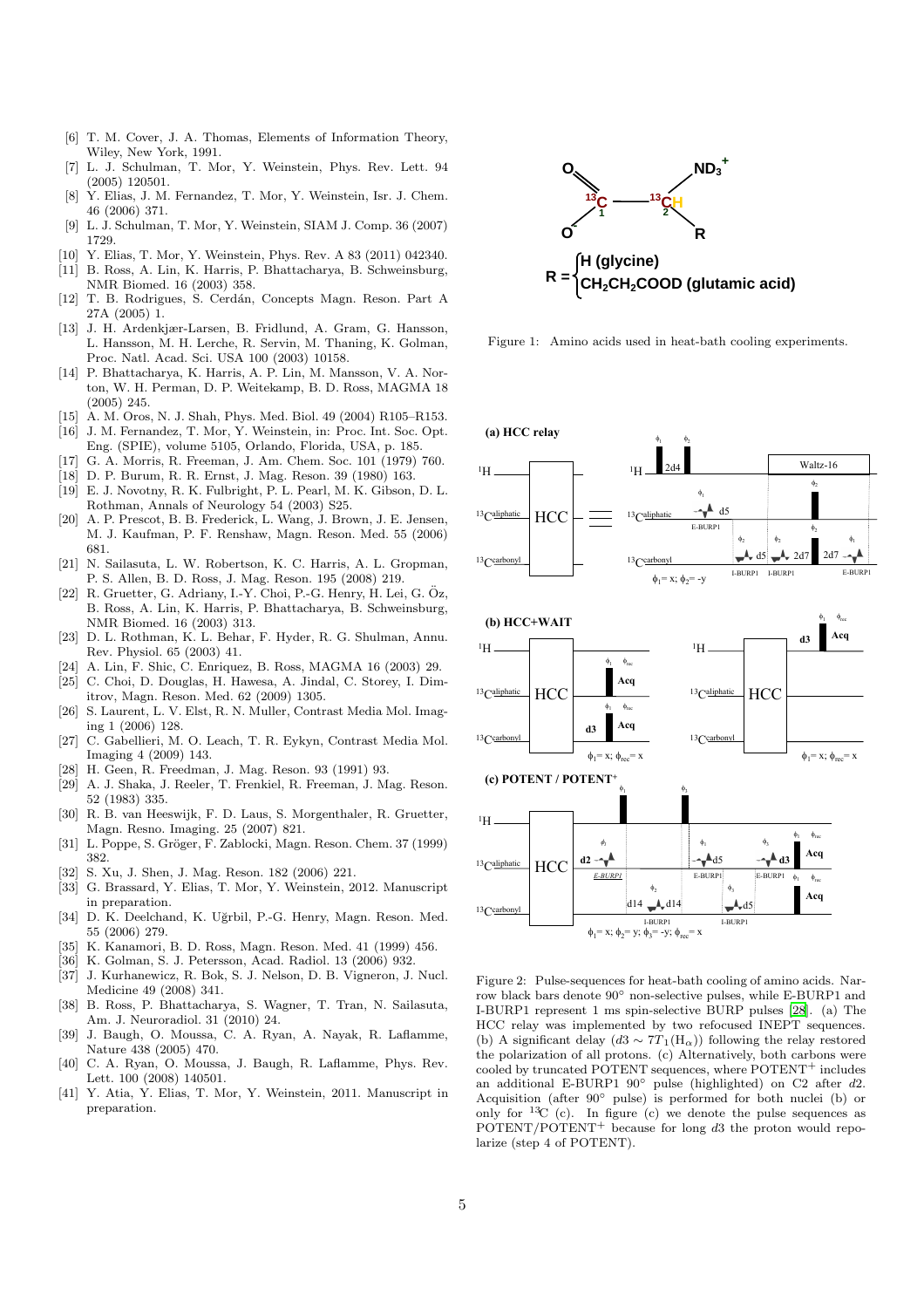

<span id="page-5-0"></span>Figure 3: Cooling beyond Shannon's bound. <sup>13</sup>C spectra (proton spectra in insets) of glycine (left, sample  $G$ ) and glutamate (right, sample  $E$ ) before (bottom) and after (top) the HCC+WAIT experiment. C1 was cooled by a factor of  $\sim$  1.9, while the protons fully repolarized and C2 regained its equilibrium polarization.



<span id="page-5-1"></span>Figure 4: Simultaneous cooling of both backbone carbons of glutamate at physiological temperature with Magnevist (sample  $E'_M$ ) using POTENT<sup>+</sup>, see Table [3](#page-6-2) for details. Spectra are at equilibrium (bottom) and after cooling (top).